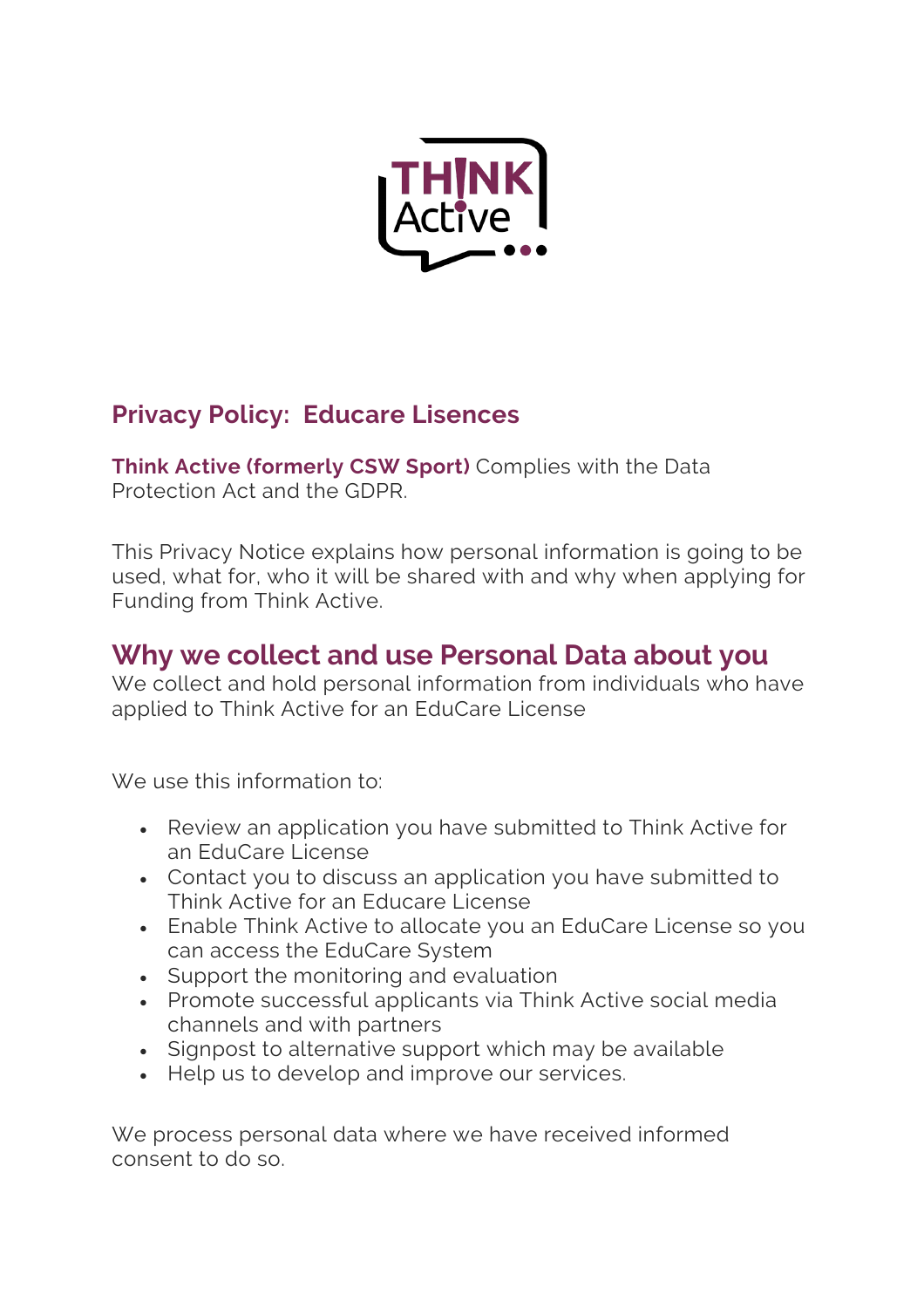# **What information do we collect about you?**

We will collect information that Think Active require to discuss and process the funding application. This includes:

- Your name
- Contact Email
- Contact Phone Number

#### **Who we share your personal Data with**

We will share data with:

- EduCare as the provider of the online courses
- General public and Think Active Partners through Think Active digital media (website & social media) to promote successful applicants and share case studies including videos and photographs. We will not share personal data.

# **How long will we keep your information?**

We will only keep your information for as long as we need to. So, we can give you the service you need, unless we must keep it for legal reasons.

# **Your Rights**

You have the right to:

- Ask to see the personal information we hold about you
- Ask us to change information we hold about you if it is wrong
- Ask us to delete the information we hold about you
- Ask us to limit the way we use your personal Information
- Data portability (have your data transferred to another Authority)
- Complain to the Information Commissioner's Office

To exercise any of these rights please contact Think Active by emailing info@thinkactive.org